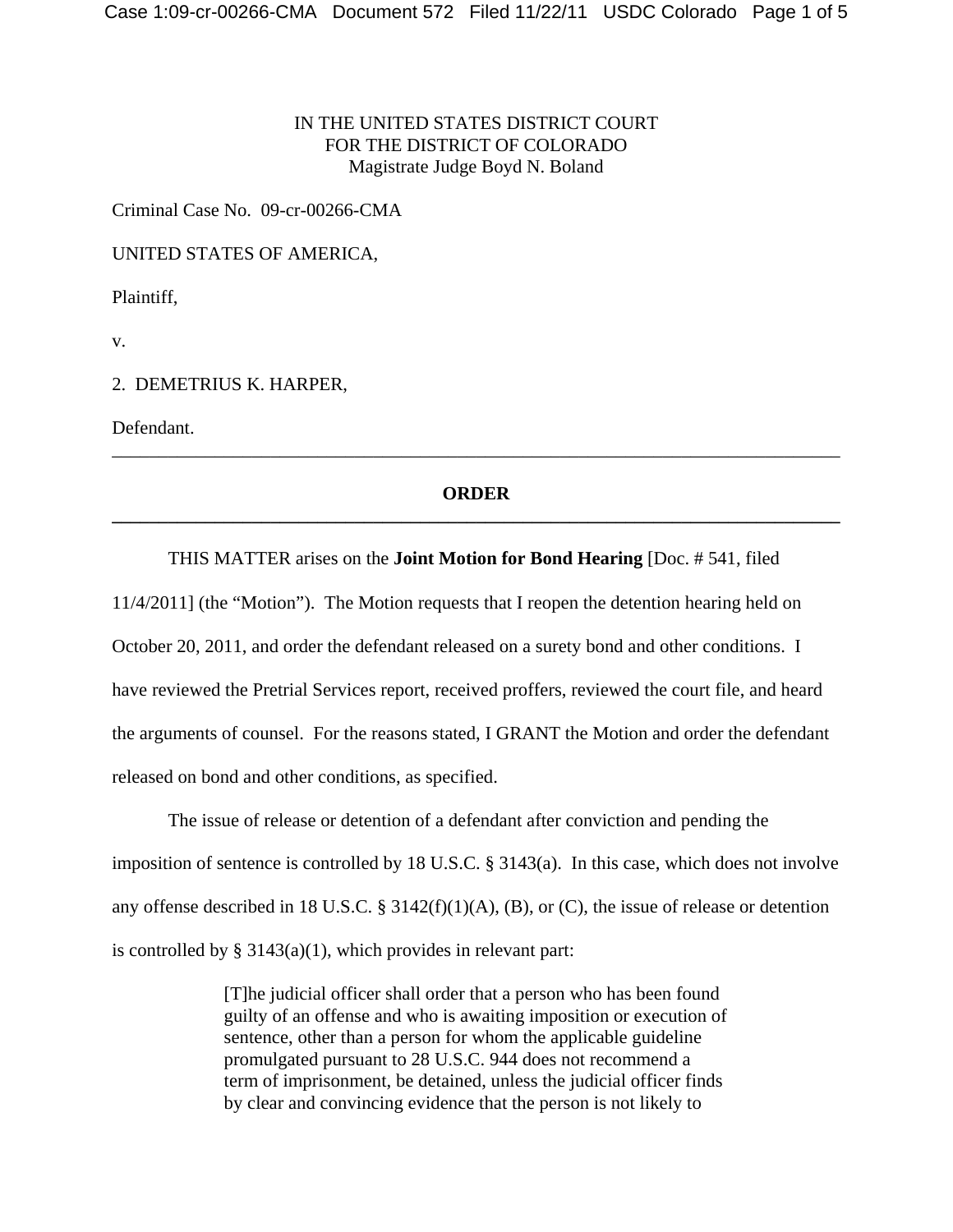flee or pose a danger to the safety of any other person or the community if released under section 3142(b) or (c).

#### 18 U.S.C. § 3143(a)(1).

Thus, pursuant to  $\S 3143(a)(1)$ , a person who has been convicted of an offense must be detained pending sentencing unless the court finds by clear and convincing evidence that the person is not likely to flee or pose a danger to the safety of the community if released. "Postconviction, a defendant no longer has a substantive constitutional right to bail pending sentencing." United States v. Madoff, 2009 WL 728379 \*1 (2d Cir. March 20, 2009). Nor is the defendant entitled to the presumption of innocence. Id. The defendant bears the burden of proving by clear and convincing evidence that he is neither a flight risk nor a danger to the community. See United States v. Khanu, 675 F. Supp. 2d 69, 70 (D.D.C. 2009). In addition:

> Although Congress did not intend to eliminate bail pending appeal . . ., Congress did intend to substantially limit its availability. The Bail Reform Act therefore creates a presumption against bail pending appeal because the conviction is presumed correct and the burden is on the convicted defendant to overcome that presumption.

United States v. Scheur, 626 F. Supp. 2d 611, 615 (E.D. La. 2009)(addressing an analogous section, 18 U.S.C. § 3143(b), which concerns release or detention pending appeal by the defendant).

In this case, a jury returned its verdict on October 20, 2011, finding the defendant guilty of one count of conspiracy to commit wire fraud and mail fraud; seven counts of mail fraud; and four counts of wire fraud.

The defendant, through proffer and argument of counsel, has rebutted the presumption of detention. First, there is no serious argument that the plaintiff poses a danger to the community,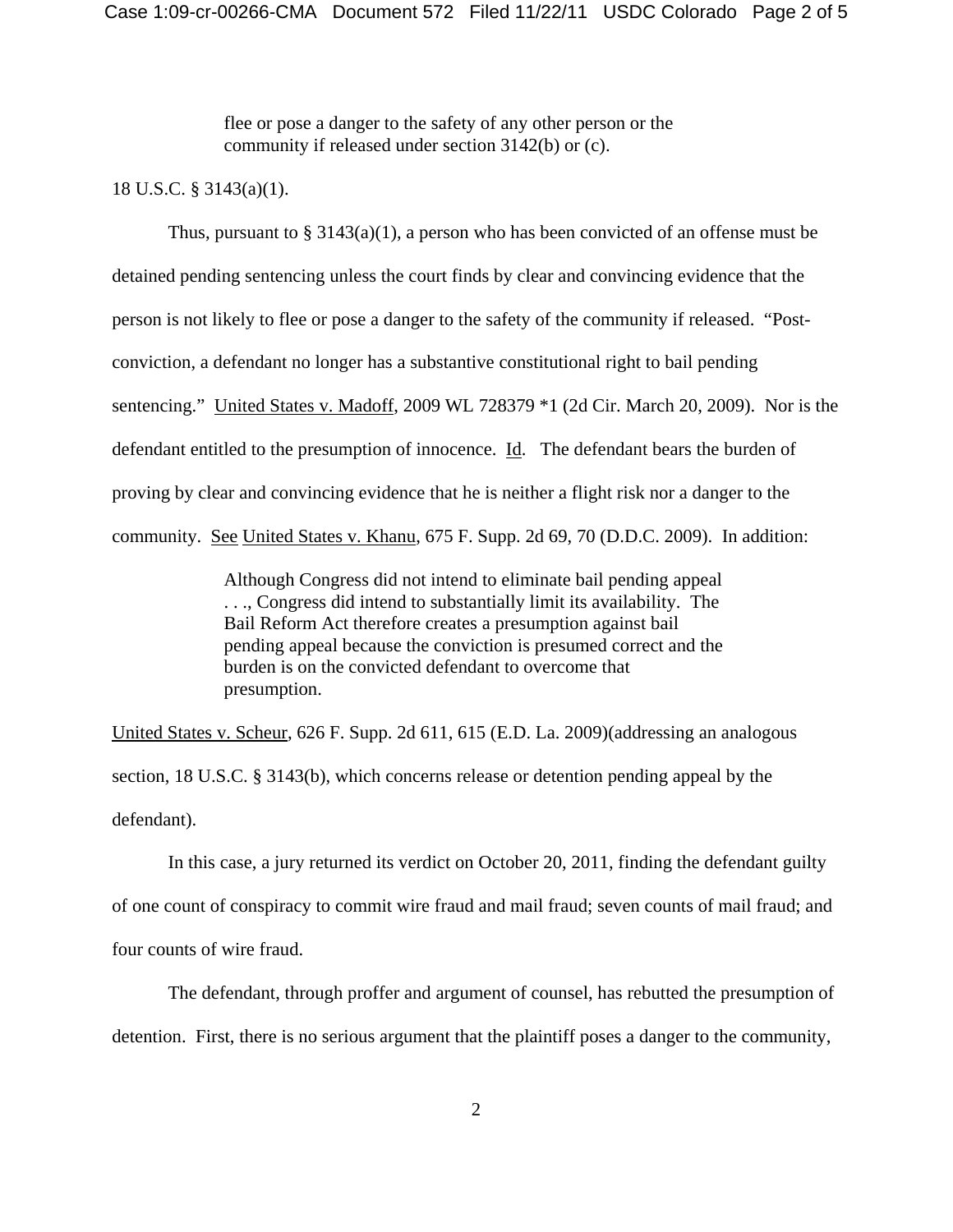and I find clearly and convincingly that he does not pose any such risk.

The sole issue is whether there is a risk that the defendant will flee. That concern is rebutted by the fact that the defendant is a long-time resident of the State of Colorado with substantial family ties to the community, including his parents, wife, and two children; he is a member of the Colorado Springs Fellowship Church, which has provided him with substantial financial and emotional support; his life is deeply rooted in the Colorado Springs community; he did not flee pretrial while on a personal recognizance bond, even though he held a valid passport; and he has no substantial criminal history other than the instant case. In addition, the defendant must post a surety bond in the amount of \$40,000.00, guaranteed and co-signed by the defendant, his wife, and Jared Goulden. Finally, the defendant must submit to home detention, submit to location monitoring in a form designated by his supervising officer, and report daily to the supervising officer.

I previously found that the defendant has an incentive to flee based on the length of the potential sentence he faces and an ability to flee. Order of Detention [Doc. # 504] at p. 3. I am persuaded, however, that the defendant's ties to the community, combined with a substantial financial bond and adequate monitoring, clearly and convincingly rebut that risk.

#### IT IS ORDERED:

1. The Motion [Doc. # 541] is GRANTED;

2. The defendant is ordered released from custody pending sentencing on the following conditions. The defendant must:

(a) Not violate any federal, state, or local law while on release;

(b) Advise the court, defense counsel, and the U.S. attorney in writing before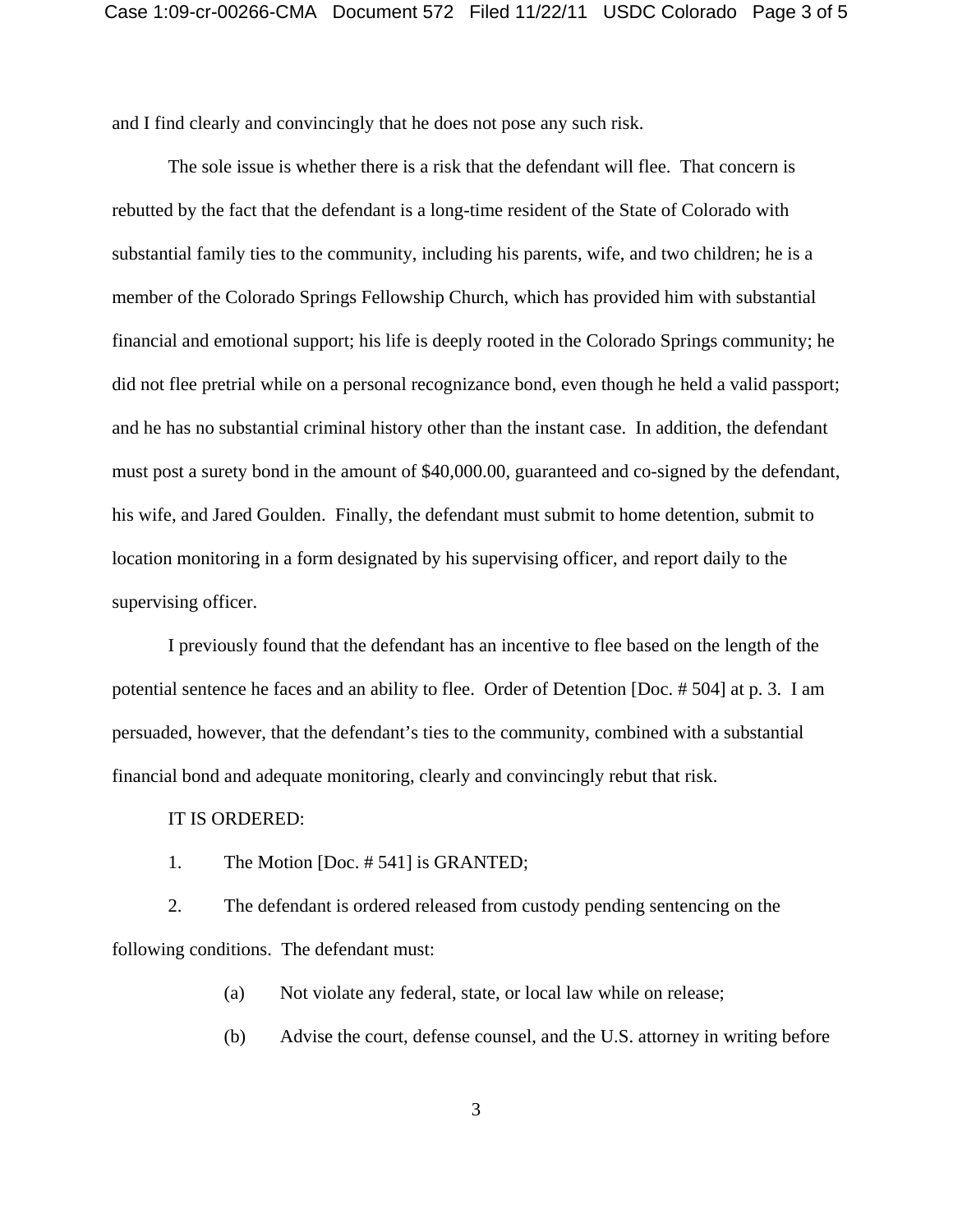changing his address or telephone number;

weapon;

(c) Appear in court as required and surrender to serve any sentence imposed;

(d) Report to the supervising officer on a daily basis, as the supervising officer may direct;

(e) Obtain, execute, and maintain a surety bond from a solvent surety, in a form acceptable to the court, in the amount of \$40,000.00. The bond must be guaranteed and cosigned by the defendant, his wife, and Jared Goulden;

(f) Surrender any passport to the Clerk of the Court prior to release and obtain no new passport or other international travel documents;

(g) Not travel outside of the State of Colorado without the prior permission of the court;

(h) Refrain from possessing a firearm, destructive device, or other dangerous

(i) Submit to home detention. The defendant is restricted to his residence at all times except for religious services, medical treatment, attorney visits, court appearances, court-ordered obligations, or other activities approved in advance by the supervising officer;

(j) Submit to location monitoring as required by the supervising officer and abide by all of the program requirements and instructions provided by the supervising officer related to the proper operation of the technology; and

(k) Not act as an informant for any law enforcement agency without the prior permission of the court.

4